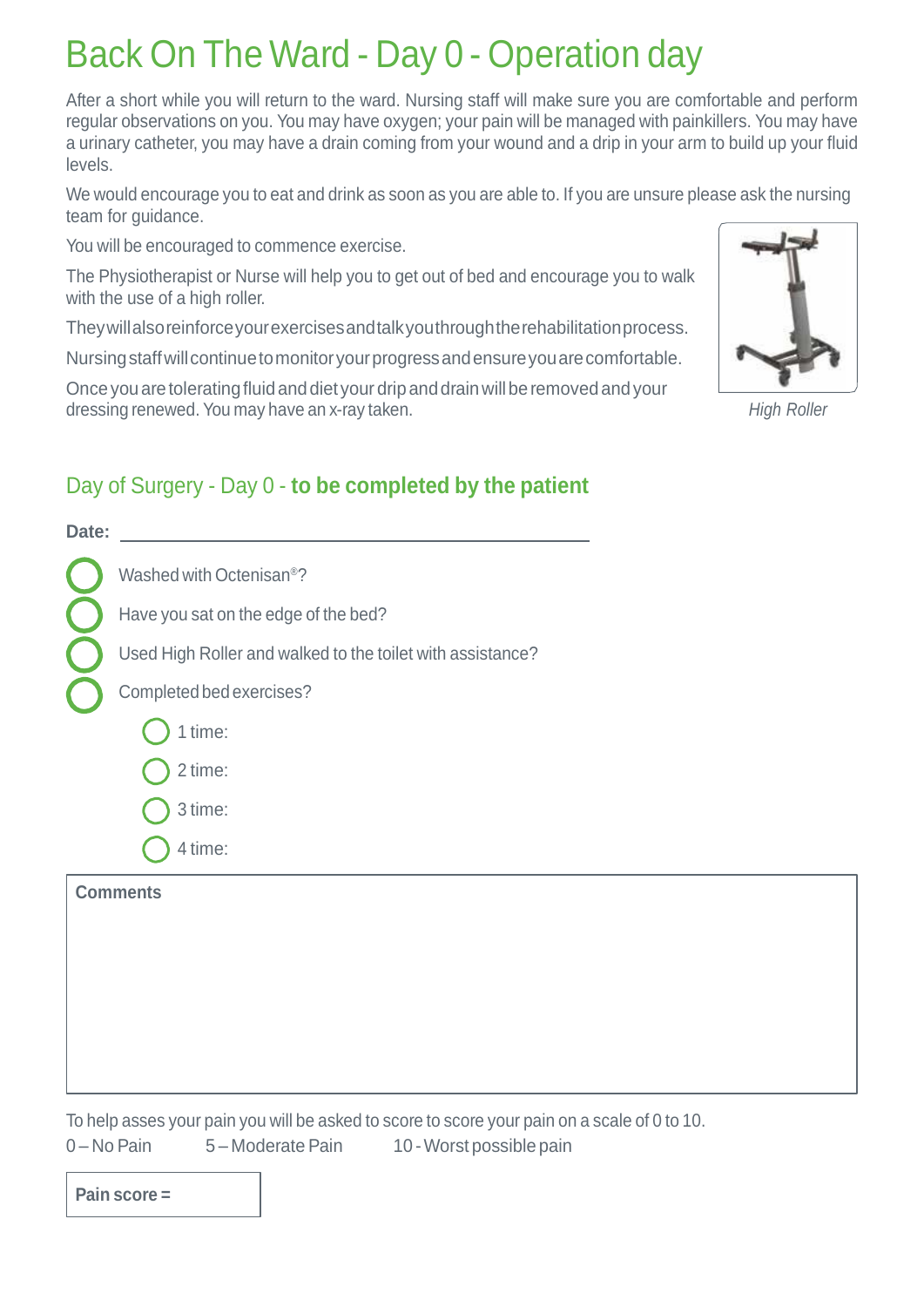## Day after Surgery - Day 1

Walkingshouldbemucheasierandyoushouldbeabletomovearoundcomfortably.Youwillbeencouraged to continue you exercise by yourself during the day. You can walk to the bathroom to wash or use the toilet as required. The nursing staff will continue to monitor your progress.

The physiotherapist will show you how to go up and down stairs safely. Over the coming days you should progress to being able to walk independently with crutches, wash and dress with minimal or no help and be getting ready to go home.

The Occupational Therapist will see you to offer any advice as needed.

#### Day after Surgery - Day 1 - **to be completed by the patient**

| Date: |                                                            |
|-------|------------------------------------------------------------|
|       | Washed with Octenisan <sup>®</sup> ?                       |
|       | Have you sat on the edge of the bed?                       |
|       | Used High Roller and walked to the toilet with assistance? |
|       | Used High Roller and walked to the toilet independently?   |
|       | Progressed to elbow crutches?                              |
|       | Completed exercises?                                       |
|       | 1 time:                                                    |
|       | 2 time:                                                    |
|       | 3 time:                                                    |
|       | 4 time:                                                    |
|       | Completed stairs/steps                                     |
|       | <b>Comments</b>                                            |
|       |                                                            |
|       |                                                            |
|       |                                                            |

To help assess your pain you will be asked to score to score your pain on a scale of 0 to 10. 0 – No Pain 5 – Moderate Pain 10 - Worst possible pain

**Pain score =**